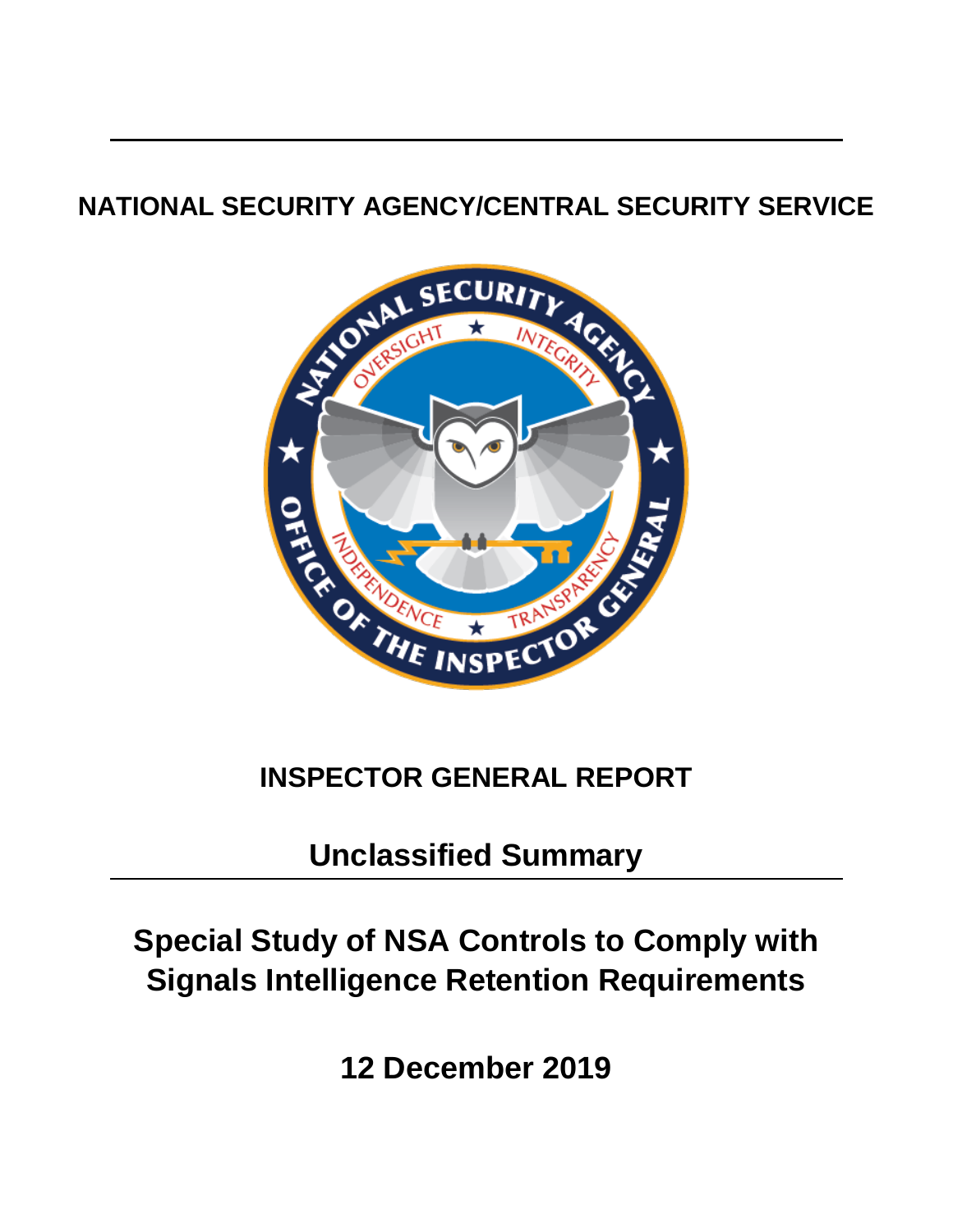## OFFICE OF THE INSPECTOR GENERAL

Pursuant to the Inspector General Act of 1978, as amended, and in accordance with NSA/CSS Policy 1-60, the NSA/CSS Office of the Inspector General (OIG) conducts independent oversight that promotes Agency respect for Constitutional rights, adherence to laws, rules, and regulations, and the wise use of public resources. Through investigations and reviews, we detect and deter waste, fraud, abuse, and misconduct and promote the economy, the efficiency, and the effectiveness of Agency operations.

#### AUDIT

The Audit Division comprises three sections: Cybersecurity and Technology, Financial Audits, and Mission and Mission Support. The Division's audits and evaluations examine the economy, efficiency, and effectiveness of NSA programs and operations; assess Agency compliance with laws, policies, and regulations; review the operation of internal information technology and controls; and determine whether the Agency's financial statements and other fiscal reporting are fairly and accurately presented. Audits are conducted in accordance with auditing standards established by the Comptroller General of the United States.

#### INSPECTIONS

The Inspections Division performs organizational inspections and functional evaluations to assess adherence to regulations and policies and to promote the effective, efficient, and economical management of an organization, site, or function. OIG inspection reports recommend improvements and identify best practices across a broad range of topics, to include mission operations, security, facilities, and information technology systems. The Inspections Division also partners with Inspectors General of the Service Cryptologic Elements and other Intelligence Community (IC) entities to jointly inspect consolidated cryptologic facilities. Inspections and evaluations are conducted in accordance with the Council of the Inspectors General on Integrity and Efficiency (CIGIE) "Quality Standards for Inspection and Evaluation."

### INTELLIGENCE OVERSIGHT

The Intelligence Oversight (IO) Division conducts evaluations that examine a wide range of NSA intelligence and intelligence-related programs and activities to assess if they are conducted efficiently and effectively, and are in compliance with federal law, executive orders and directives, and IC, DoD, and NSA policies, and appropriately protect civil liberties and individual privacy. The IO function is grounded in Executive Order 12333, which establishes broad principles for IC activities. IO evaluations are conducted in accordance with the CIGIE "Quality Standards for Inspection and Evaluation."

#### INVESTIGATIONS

The Investigations Division examines allegations of waste, fraud, abuse, and misconduct by NSA affiliates or involving NSA programs or operations. The investigations are based on submissions made through the classified or unclassified OIG Hotline, as well as information uncovered during OIG audits, inspections, and evaluations, and referrals from other internal and external entities. Investigations are conducted in accordance with the CIGIE "Quality Standards for Investigations."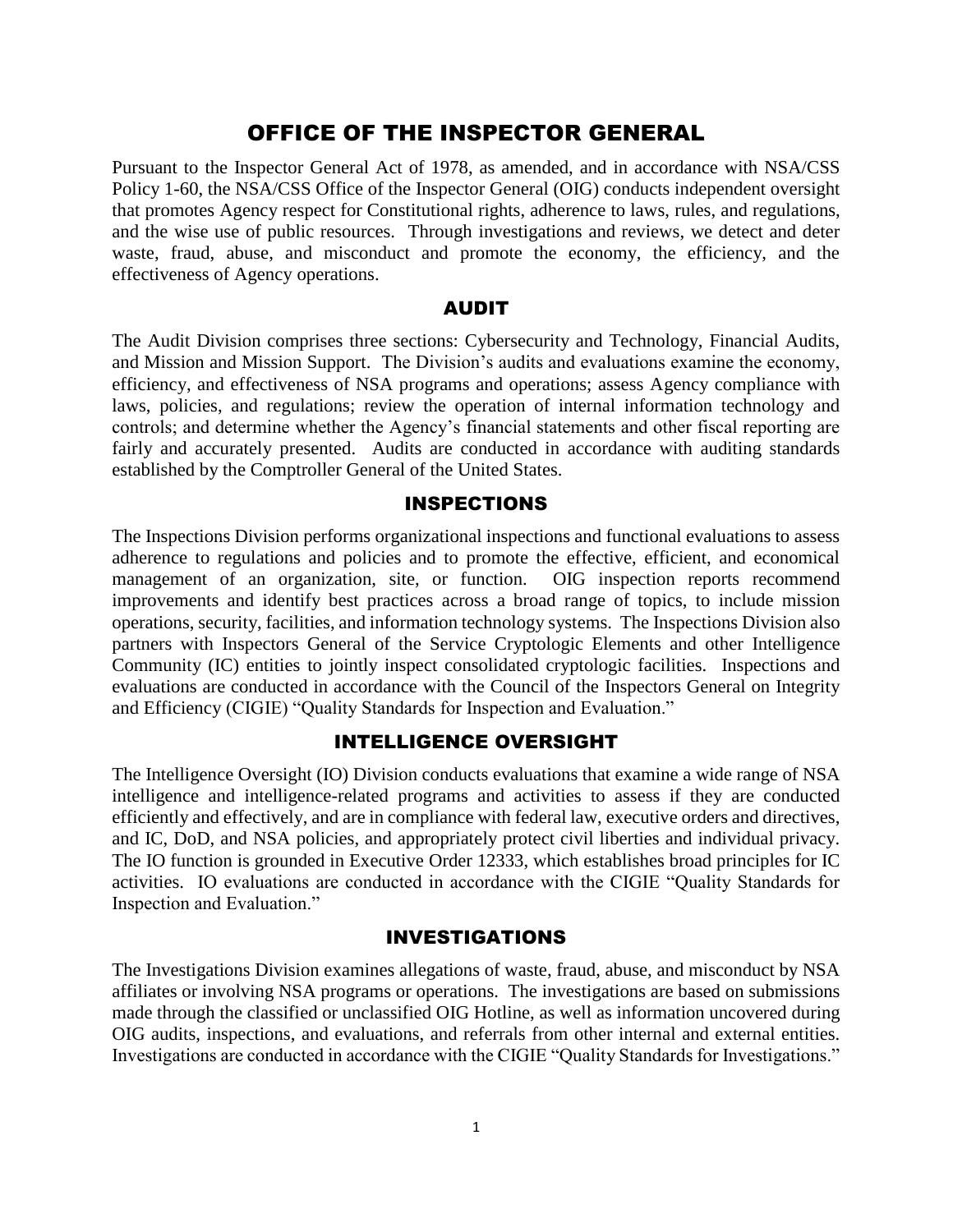**NOTE: A classified version of the Study of NSA Controls to Comply with Signals Intelligence Retention Requirements formed the basis of the unclassified summary.**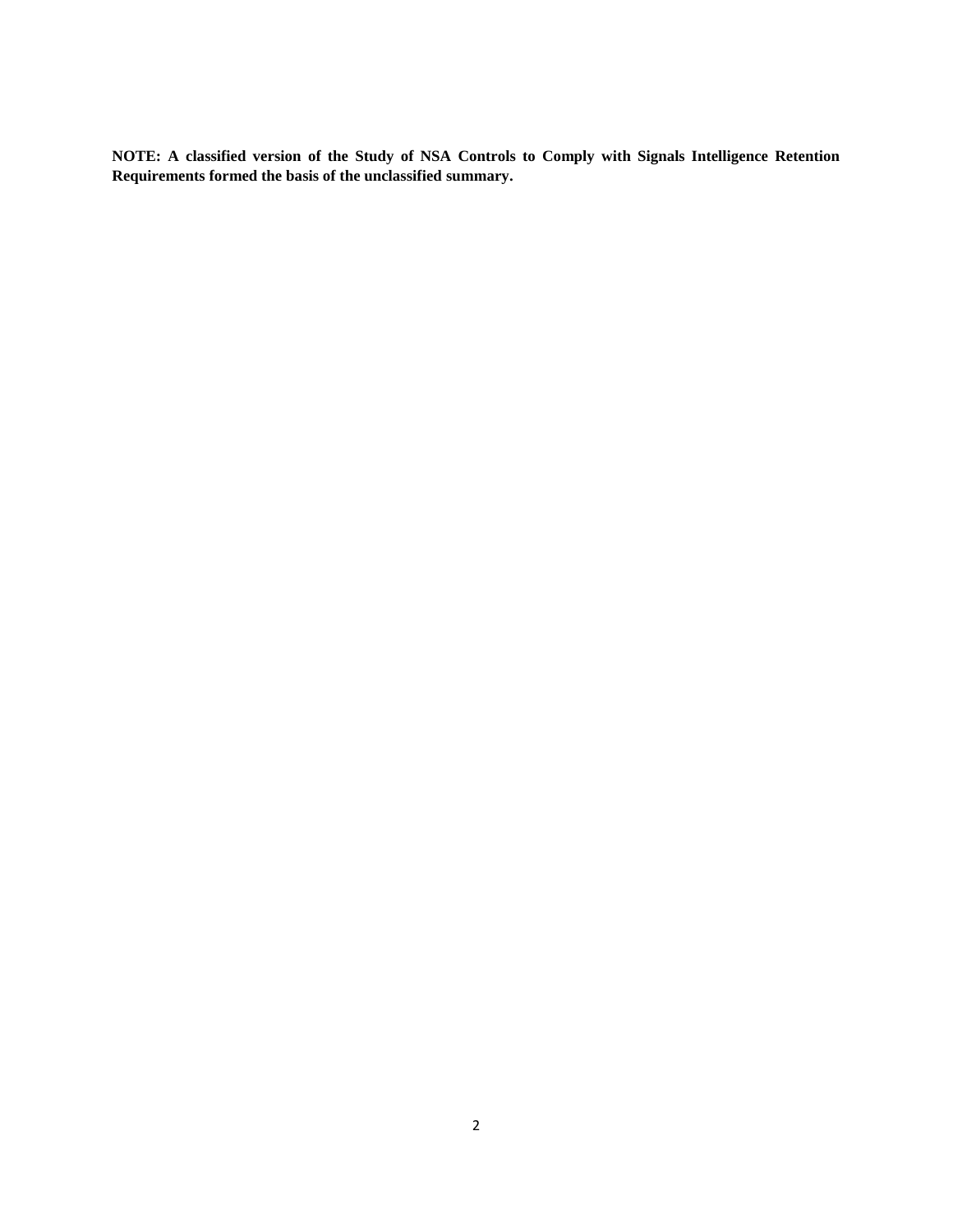## **Overview**

The National Security Agency/Central Security Service (NSA) Office of the Inspector General (OIG) conducted this study to determine whether NSA's implementation of controls for aging-off signals intelligence (SIGINT) data is compliant with law and policy.<sup>1 2</sup> Requirements for retention of SIGINT are established by statutes, minimization procedures, national and NSA policies, and court orders; they vary by authority. Together, these requirements establish data retention limits to protect civil liberties and individual privacy. In order to be compliant, NSA must ensure an adequate system of internal compliance controls has been implemented. Conversely, noncompliance could impact civil liberties and privacy protections and lead to constraints from overseers on NSA SIGINT authorities.

In this study, we focused on the effectiveness of age-off controls implemented in one of NSA's largest SIGINT repositories to ensure data is retained only for the period of time authorized under legal and policy requirements. In summary, we found:

1. NSA's primary content repository has retained a small percentage of the large number of SIGINT data objects beyond legal and policy retention limits in the two data stores tested. NSA has not fully implemented age-off calculations that use the most specific retention requirement with which data objects are labeled.

2. Planned updates to NSA retention policy and legal and policy working aids have been delayed and do not incorporate all current law and policy.

3. Current oversight must be strengthened if it is to ensure compliance with retention requirements.

4. Implementation of age-off for some SIGINT collection authorities in some databases was not in compliance with NSA/CSS Policy Instruction 2-0001, *Early Age-off Decisions for Unevaluated or Unminimized Signals Intelligence*.

The OIG's findings reflect significant risks of noncompliance with legal and policy requirements for retention of SIGINT data. These requirements include established minimization procedures for NSA SIGINT authorities, meaning that the deficiencies we identified have the potential to impact civil liberties and individual privacy. The Agency is making changes to its ingest validation process in an effort to improve its age-off methodology and the accuracy of the information used to determine age-off. The OIG believes implementation of this process for all types of SIGINT data is needed. Overall, the OIG made 11 recommendations to assist NSA in addressing the risks, and ensuring that data retention is conducted in accordance with all applicable requirements and

 $\overline{a}$ 

<sup>&</sup>lt;sup>1</sup> SIGINT comprises communications intelligence, electronics intelligence, and foreign instrumentation signals intelligence, either individually or in combination.

<sup>&</sup>lt;sup>2</sup> For this study, the OIG reviewed SIGINT data collected pursuant to Executive Order (E.O.) 12333, United States Intelligence Activities, as amended, and the Foreign Intelligence Surveillance Act (FISA) of 1978, including the FISA Amendments Act (FAA) of 2008, as amended.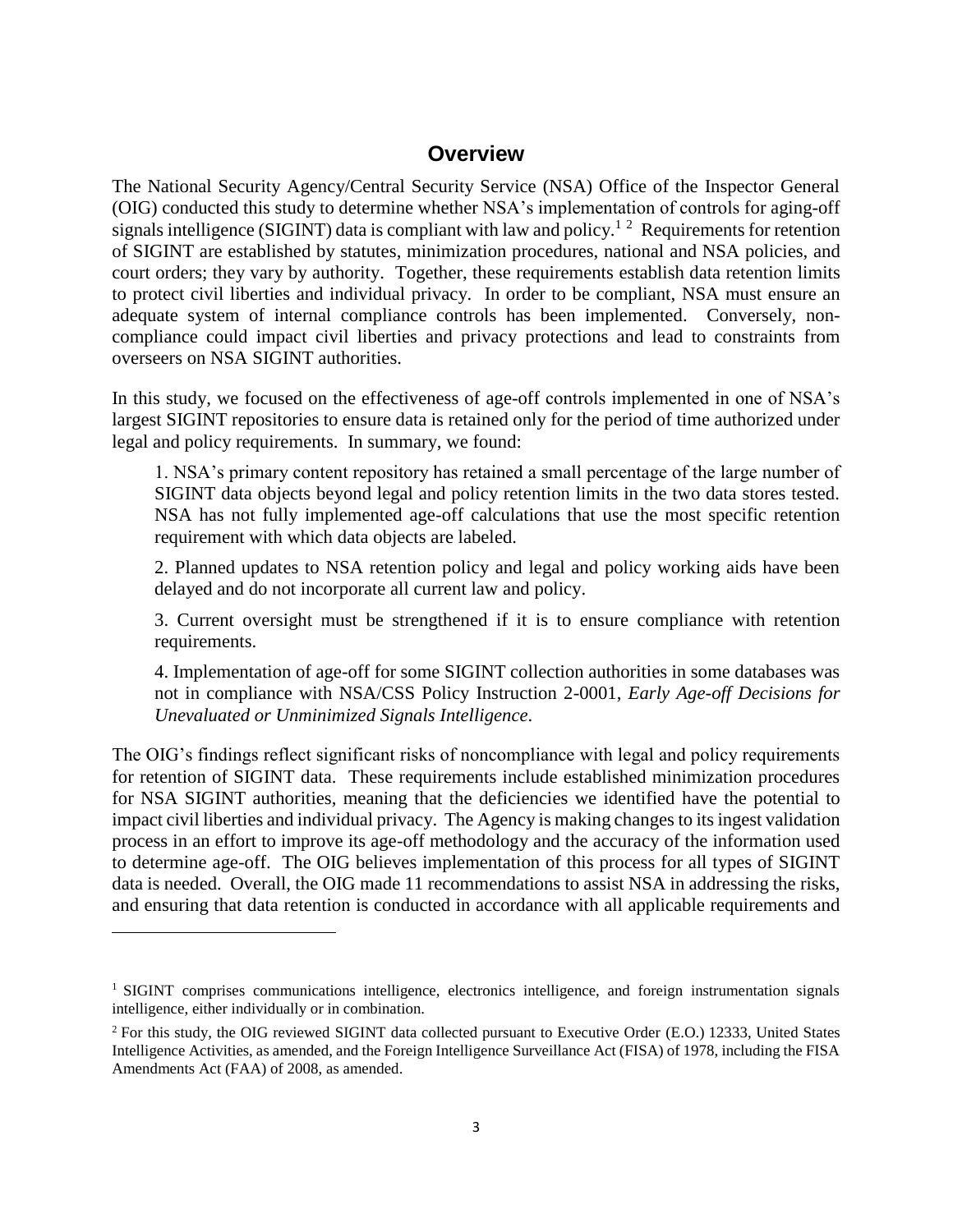privacy rights. The Agency agreed with all of the OIG's recommendations. As of the date of this summary, the Agency has taken action sufficient for the OIG to close four of the recommendations, and the OIG has determined that the actions the Agency plans to take meet the intent of the remaining recommendations.

# **Background**

 $\overline{a}$ 

**Data Deletion.** NSA has established procedures to delete SIGINT data in accordance with applicable laws and policies, which require deletion of SIGINT data in two situations: 1) on or before its authorized retention expiration date (referred to as "age-off"), and 2) on demand (referred to as "purge") when data NSA is not authorized to acquire or retain is discovered.<sup>3</sup>

**NSA System Compliance Certification**. NSA implemented system compliance certification standards in 2010 to provide reasonable assurance that NSA systems operate in accordance with the laws and policies that address civil liberties and individual privacy. Evidence that the system meets the detailed requirements that support compliant execution of functions (including age-off) is required for certification. To manage age-off, certified systems must:

- 1. Reliably determine the legal authorities of the SIGINT information stored within the repository;
- 2. Apply the appropriate retention period to SIGINT data stored within the repository in compliance with the applicable minimization procedures; and
- 3. Reliably prevent the re-ingestion of previously aged-off SIGINT data, such as from a back-up system.

Certain certified systems are designated by the Agency as Source Systems of Record (SSRs) and are the only repositories authorized to provide source documentation for FISA court applications, SIGINT reports, and some targeting decisions.<sup>4</sup> Using only the data contained in these systems ensures consistency with NSA's legal representations concerning the steps it has taken to prevent use of SIGINT data that is ineligible for retention for these purposes.

The primary SIGINT SSR for content began ingesting data in 2012. The majority of that data is subject to a 5-year legal retention period with age-off commencing in 2017, so OIG testing was performed when the repository had been in place long enough that its age-off process was expected

<sup>&</sup>lt;sup>3</sup> The OIG is conducting a separate review of the effectiveness and efficiency of the Agency's process to purge noncompliant SIGINT data completely, reliably, and in a timely manner in accordance with legal and policy requirements.

<sup>&</sup>lt;sup>4</sup> A target is an entity against which intelligence operations are conducted.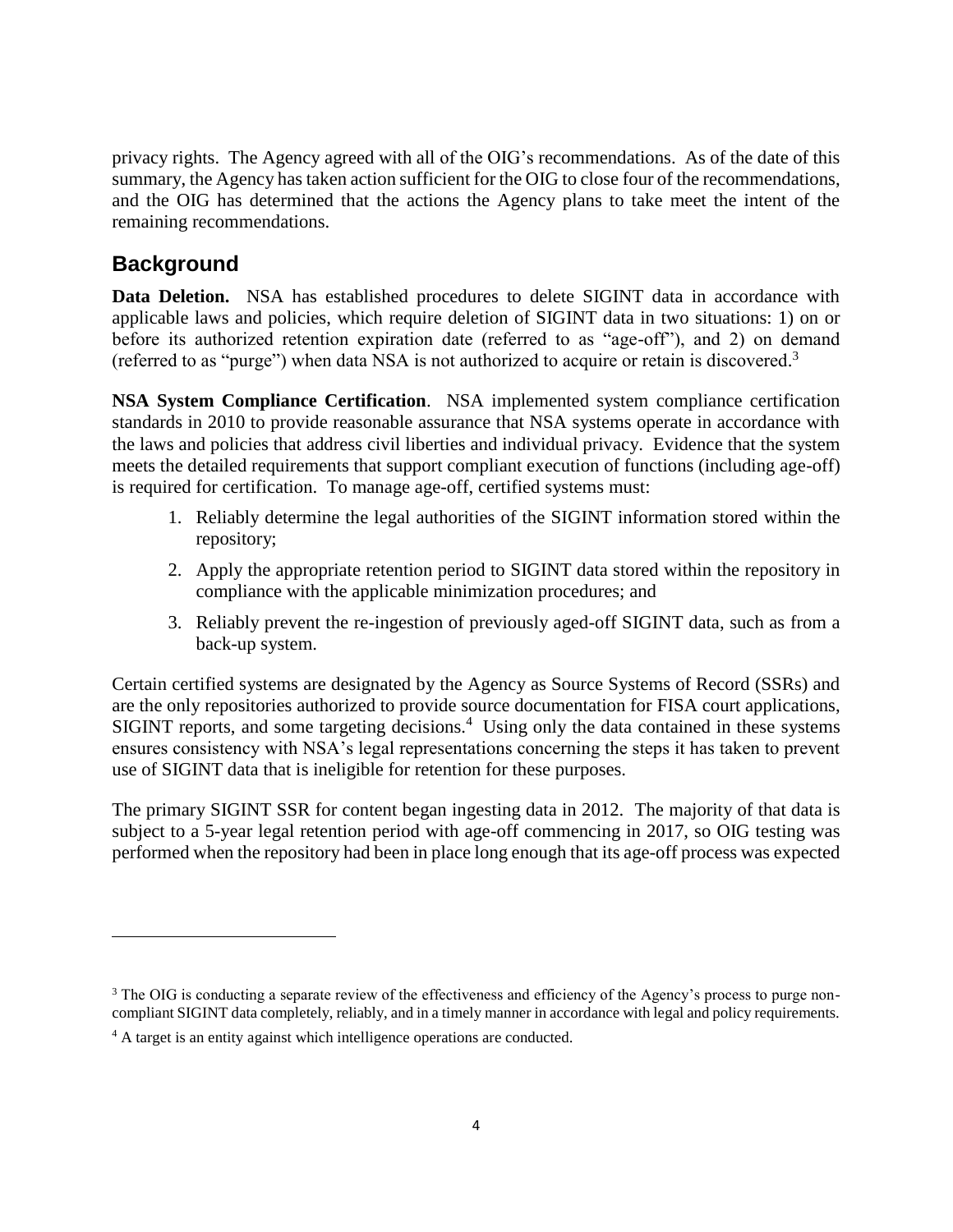to manage 5 years' worth of data. We tested the age-off as calculated by this repository to determine whether raw SIGINT was retained beyond the maximum allowable retention.<sup>5</sup>

**Retention Controls.** NSA's primary SIGINT content repository has multiple component repositories that perform different functions. For purposes of this study, we reviewed three of these component repositories, identified in this summary as repositories "A," "B," and "C." Each of these repositories performs different functions and, though the intended retention outcomes are the same for all three, each uses one or more age-off mechanisms to manage data retention based on the way it stores data internally. The OIG tested the age-off as calculated by these component repositories to determine whether raw SIGINT was retained beyond the maximum allowable retention. By selecting these three, the OIG believes that it was able to make a comprehensive assessment of the efficacy of the age-off process within NSA's primary SIGINT content SSR for all SIGINT authorities.

## **Findings**

 $\overline{a}$ 

Though the OIG found that NSA is taking steps to improve controls over retention, its study of the Agency's controls over the age-off of raw SIGINT revealed these concerns:

#### **FINDING 1: NSA's Primary Content Repository Has Retained a Small Percentage of a Large Number of SIGINT Data Objects beyond Legal and Policy Retention Limits**

The OIG found that NSA has not fully implemented age-off calculations that use the most specific retention requirement with which data objects are labeled, resulting in a small percentage of the large number of SIGINT data objects being retained beyond legal and policy limits.<sup>6</sup>

Because the component repositories selected by the OIG for testing contained large volumes of data, the OIG obtained assistance from the NSA Capabilities Directorate in extracting a representative sample of the data so that retention compliance could be determined. The OIG, with the assistance of the personnel in the NSA Operations Directorate, reviewed a portion of the sampled data from one component repository to verify the sampling approach and confirm that the data would meet the OIG's requirements for testing the repositories.<sup>7</sup>

Our testing found that, though NSA has implemented an improved ingest validation process for 93 percent of the SIGINT data (and about 11 percent of the data feeds) being entered in the primary

<sup>5</sup> Raw SIGINT is any SIGINT or associated data that has not been evaluated for foreign intelligence purposes and/or minimized.

<sup>&</sup>lt;sup>6</sup> The label is an identifier known as the "AuthID" that indicates the legal authority under which the data item is retained.

 $7$  Age-off control information also was gathered by interviewing subject matter experts within NSA's Operations Directorate, Capabilities Directorate, and the Engagement & Policy Directorate – Compliance Group. We interviewed personnel from NSA's Office of the General Counsel to discuss retention requirements based on legal documents and representations. We also reviewed written processes, procedures, and other documentation pertinent to the areas selected for review.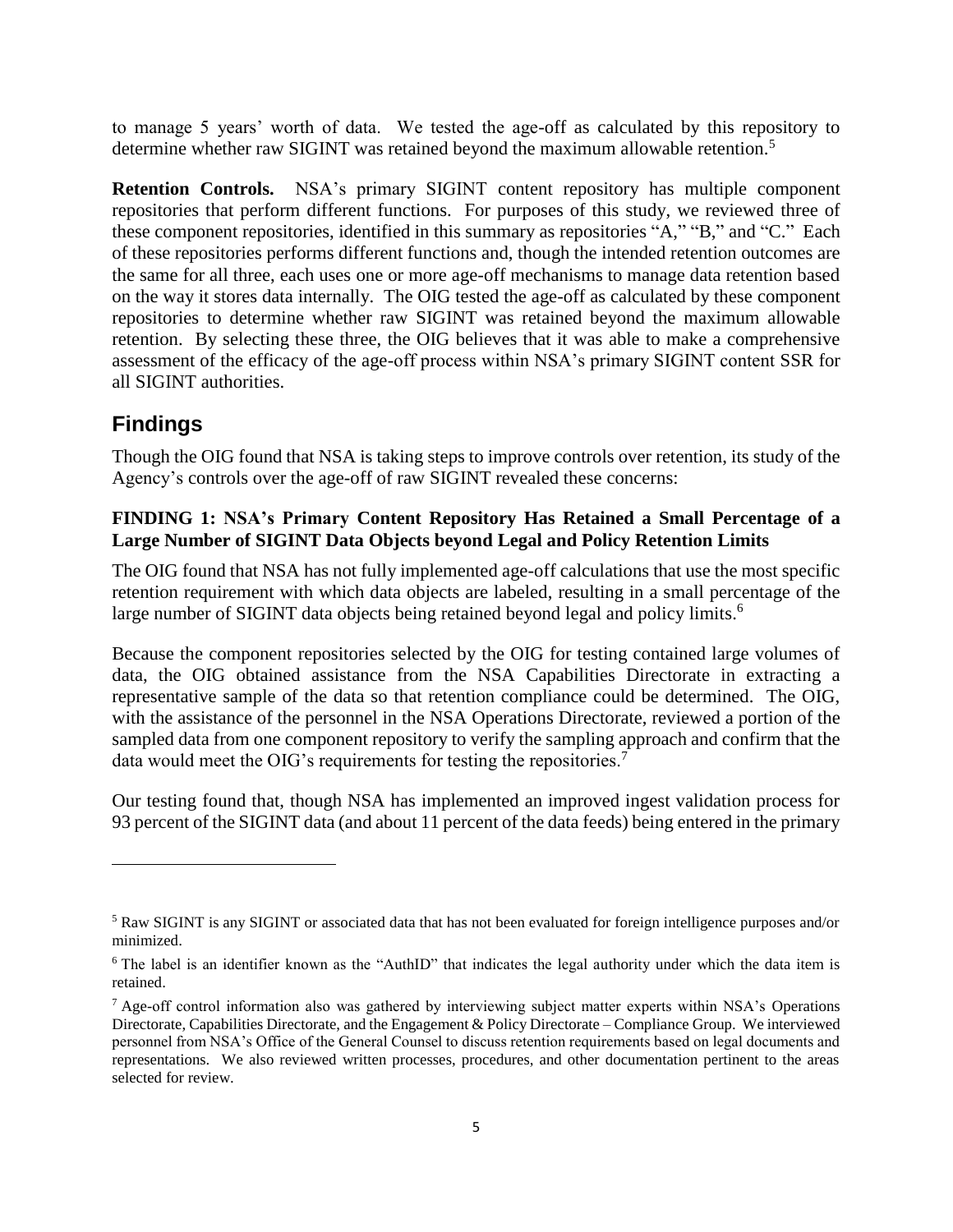content repository, the current process to verify the completeness, accuracy, and validity of key elements of SIGINT data objects prior to their ingestion is insufficient, and that implementation of the improved process for all types of SIGINT data is needed.

Because our test results from repositories A and B revealed that a small percentage of the large number of SIGINT data objects were retained beyond legal and policy retention limits, the OIG recommended that additional system controls be implemented to:

1) Validate all elements of the data objects and the relationships among those data elements used to determine age-off prior to ingest in the primary content repository, and

2) Prevent analytic use of data that fails the validation rules. We also recommended NSA complete the process to implement the use of AuthIDs for retention calculations for its content repositories.

The OIG's testing for repository C could not be fully executed because of system performance issues and a software problem that affected the completeness of the query used to extract the test data. The OIG recommended application of the same system controls applied to repositories A and B to repository C once the performance issues with this repository are addressed, followed by verification that age-off is executed in accordance with legal and policy requirements. NSA management agreed with all of the OIG's recommendations in this area, and indicated that it anticipated completion of the recommended actions by 30 September 2020.

### **FINDING 2: Retention Guidance Is Outdated**

Planned updates to NSA retention policy and implementation guidance have been delayed and do not incorporate all current legal and policy requirements. The current retention policy, last revised in March 2015, provides requirements for retention of raw SIGINT but does not incorporate guidelines for retention of evaluated and minimized SIGINT data and disseminated SIGINT. An update to the policy is on hold while interagency coordination of the draft SIGINT Annex to Department of Defense Manual 5240.01 is completed. This guidance will address retention for various types of SIGINT. The OIG also found that, while NSA policy requires that the Agency create and maintain matrices to convey the maximum allowable time period that SIGINT may be retained in accordance with the authority under which it was collected, the matrix summarizing the rules governing the age-off of raw SIGINT has only been made available within the Agency as a draft for informal guidance and informational purposes. Without adequate guidance, NSA is at risk for retaining data past its legal limits.

As a result of this finding, the OIG recommended that NSA complete the update of the retention policy and review, update, and publish the implementing guidance matrix. NSA management agreed and indicated that they anticipate completing implementation by 1 February 2020.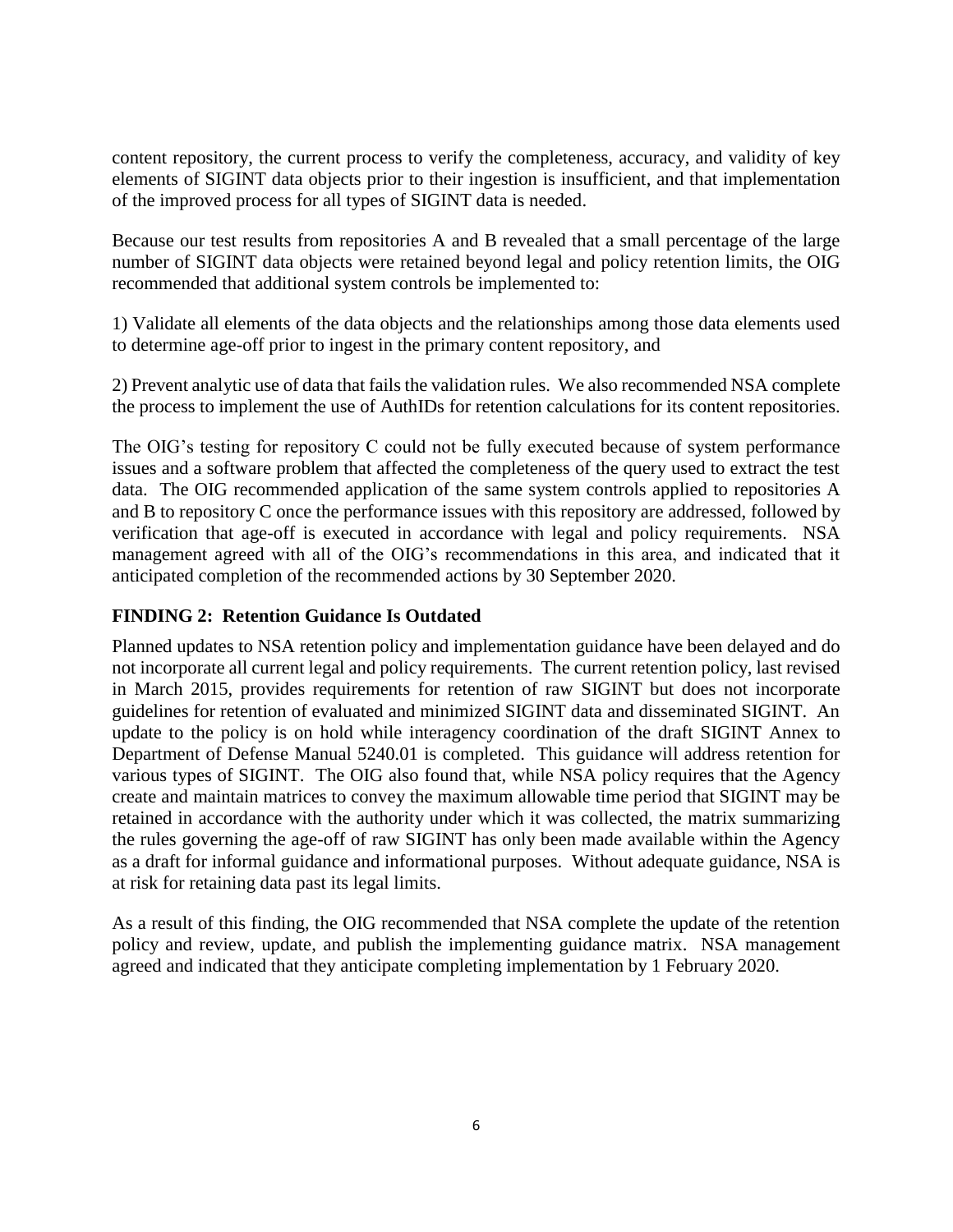## **FINDING 3: Oversight Supporting Retention Compliance Is Insufficient**

NSA has established an internal compliance standard for verification of age-off activities; however, the OIG found that the Agency's current oversight efforts and controls are insufficient to meet the standard and ensure compliance with data retention requirements.

Specifically, the OIG found that internal compliance controls governing data ingested into NSA's primary SIGINT content repository lack adequate automated support to effectively manage the large data volumes. In addition, the OIG determined that the Agency's existing tools are insufficient to support oversight functions specified in its internal compliance standard to ensure that data in this repository is valid, that age-off calculations are consistently performed in compliance with legal and policy requirements, and that no data remains in the repository beyond its legal/policy retention period.

The OIG recommended the NSA Compliance organization complete a project it previously initiated to verify that compliance standards were fully incorporated in system compliance certification requirements. The OIG also recommended that NSA implement age-off verification controls and tools to support oversight of age-off and commence retention verification oversight activities. NSA management agreed with the recommendations and indicated that they anticipate completing actions in response to these recommendations by 31 December 2020.

### **FINDING 4: The Policy Instruction for Early Age-Off of Raw SIGINT is Unclear**

NSA's internal policy for early age-off of raw SIGINT was established as an internal compliance control to delete SIGINT before it reaches its legal authority retention limit. Implementing guidance lists early age-off decisions that were approved for each SIGINT collection authority. OIG testing found that repositories A and B were not configured in a way that was consistent with this internal guidance.<sup>8</sup> Personnel responsible for applying the guidance to the component repositories tested told the OIG that it was unclear how the early age-off criteria were to be applied. The OIG found that deleting the data earlier than legally required could affect compliance with internal NSA policy; compliance with legal retention requirements is not affected.

The OIG recommended that NSA update its internal policy and clarify the implementing instructions. Management agreed with our recommendations and indicated that the Agency anticipates completing actions responsive to these recommendations by 31 December 2021.

## **Conclusion**

 $\overline{a}$ 

The OIG's findings in this review reflect significant risks for noncompliance with legal and policy requirements governing the retention of SIGINT data. Those requirements include established minimization procedures for NSA SIGINT authorities, meaning that the deficiencies identified in our review have the potential to impact civil liberties and individual privacy. The changes to the Agency's ingest validation process referenced above are an effort to improve its age-off

<sup>&</sup>lt;sup>8</sup> See discussion above regarding technical issues impacting on our ability to test in repository C.